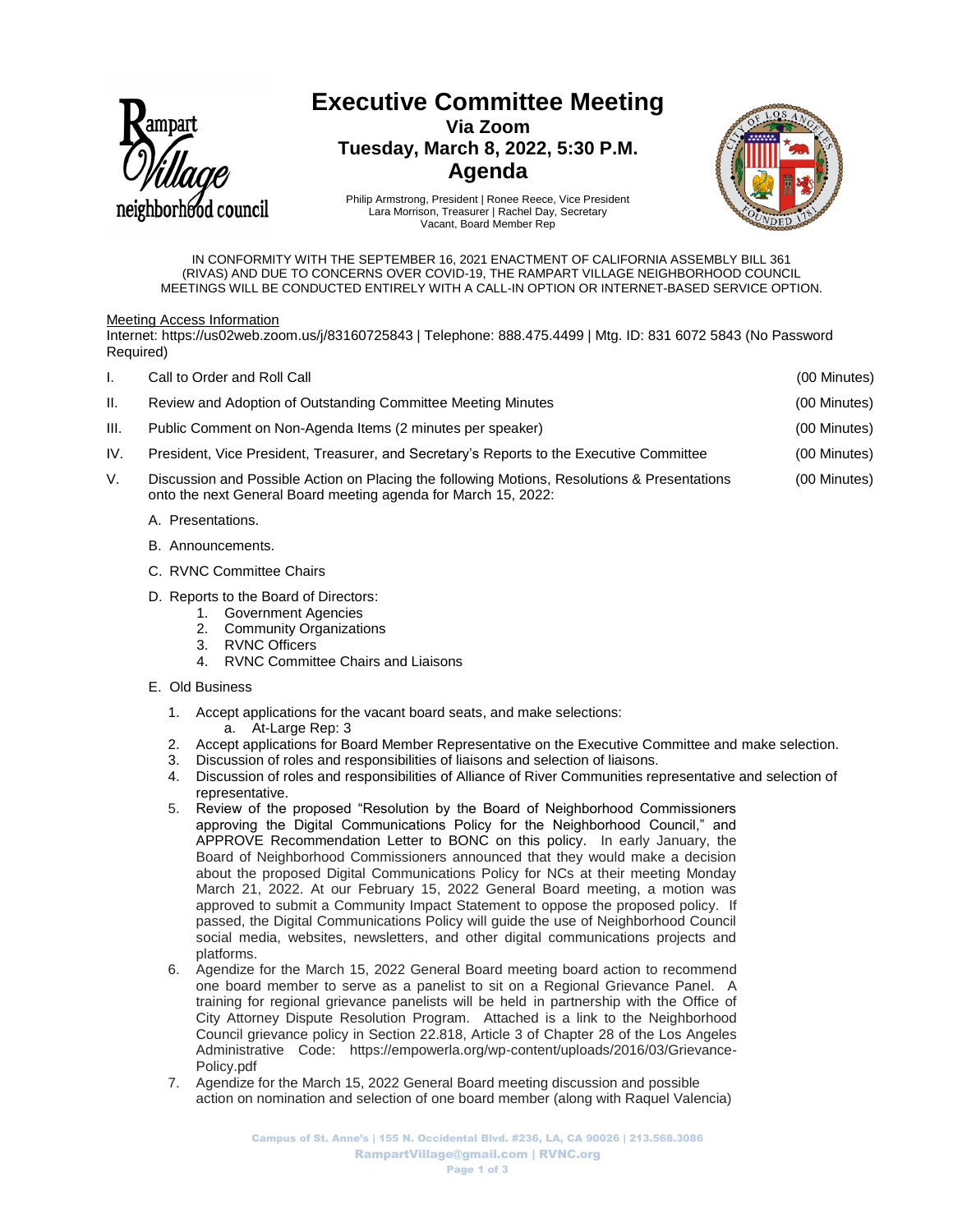to serve as a Cool Block Leader. Please see the following link for details: [https://www.ncsa.la/cool\\_blocks\\_la](https://www.ncsa.la/cool_blocks_la)

- 8. Agendize to have the assigned member(s) present the updated Rampart Village Neighborhood Council Inventory Reports to the General Board for final Board review and approval.
- 9. Agendize for discussion and possible action at the March 15, 2022 General Board meeting follow-up on the Central LA virtual community workshop to develop a community-driven action plan to improve walking and biking safety focusing on neighborhood schools of Commonwealth Avenue ES, Frank Del Olmo, and Lafayette Park PC.
- 10. Agendize for the March 15, 2022 General Board meeting discussion and possible action on the 2021-2022 Outreach Plan for the RVNC and on planning for and scheduling of a Board Retreat to set priorities for the RVNC and develop an action plan to accomplish those priorities

## F. New Business .

- 11. APPROVE February 2022 MER.
- 12. Agendize for discussion and possible action at the March 15, 2022 General Board meeting a presentation by the Beverly Vermont Community Land Trust (BVCLT) for, and a motion to approve, a Neighborhood Purpose Grant to the BVCLT to support educational and shared community-building efforts through community gardening workshops.
- 13. Agendize for discussion and possible action at the March 15, 2022 General Board meeting a presentation by Community Warriors4Peace regarding their completion of the resource fairs for which the RVNC provided a Neighborhood Purpose Grant.
- 14. Agendize for discussion and possible action at the March 15, 2022 General Board meeting a presentation by Teresa Sebastian, Project Navigator, Central City neighborhood Partners regarding their Water and Energy Conservation Workshop.
- 15. Agendize for discussion and possible action at the March 15, 2022 General Board meeting a map of existing and proposed electric vehicle charging station within the Rampart Village boundaries.
- 16. Agendize for discussion and possible action at the March 15, 2022 General Board meeting collaborating with other NCs, including the Greater Wilshire Neighborhood Council, to stage an in-person candidate forum for CD 13, possibly in May.
- 17. Agendize for discussion and possible action at the March 15, 2022 General Board meeting approving Philip as an additional CIS filer for the RVNC.
- 18. Agendize as a standing agenda item to collect feedback at the end of each meeting as to what worked well and what needed improvement.
- 19. Consider whether any of the items on the Board meeting agenda (such as the minutes and MER) could be added to the consent calendar.
- 20. Items from the President, Vice President, Treasurer, Secretary, and Board Member Rep.

#### VI. Adjournment

Time allocations for agenda items are approximate and may be shortened or lengthened at the discretion of the presiding officer. The presiding officer may take items out of order. All items on the agenda are possible action items and subject to a Community Impact Statement (CIS) filing to the City Clerk's Office.

**PUBLIC ACCESS OF RECORDS** – In compliance with Government Code section 54957.5, non-exempt writings that are distributed to a majority or all of the board in advance of a meeting may be viewed at our website: rvnc.org/rvncmeetingdocumentation or at the scheduled meeting. In addition, if you would like a copy of any record related to an item on the agenda, please contact Philip Armstrong at Philip.armstrongrvnc@gmail.com

Comments from the public on Agenda items will be heard only when the respective item is being considered. Comments from the public on other matters not appearing on the Agenda that is within the Committee's subject matter jurisdiction will be heard during the Public Comment period. Public comment is limited to 2 minutes per speaker, unless waived by the presiding officer of the Board. Agenda is posted for public review at: 1) LA Eco-Village, 117 Bimini Pl, 90004; 2) RVNC Bulletin Board, Suit #236, 155 N. Occidental Blvd, 90026; 3) www.rvnc.org; and 4) www.EmpowerLA.org.

THE AMERICAN WITH DISABILITIES ACT - As a covered entity under Title II of the Americans with Disabilities Act, the City of Los Angeles does not discriminate on the basis of disability and upon request will provide reasonable accommodation to ensure equal access to its programs, services, and activities. Sign language interpreters, assisted listening devices, or other auxiliary aids and/or services may be provided upon request. To ensure availability of services, please make your request at least 3 business days (72 hrs) prior to the meeting by contacting or send an e-mail that states the accommodations that you are requesting to the RVNC President, Philip Armstrong, at 213.275.9322 or email: Philip.armstrongrvnc@gmail.com, or you may contact the Department of Neighborhood Empowerment Support at 213.978.1551 or e-mail NCSupport@lacity.org. **Note: For TTY/TDD services, please refer to state provided services at https://ddtp.cpuc.ca.gov/default1.aspx?id=1482**

SI REQUIERE SERVICIOS DE TRADUCCION, FAVOR DE NOTIFICAR A LA OFICINA 3 DÍAS DE TRABAJO (72 horas) ANTES DEL EVENTO. Por favor envíe solicitudes a: Philip.armstrongrvnc@gmail.com o llamar 213.275.9322.

VIRTUAL MEETING TELECONFERENCING NUMBER FOR PUBLIC PARTICIPATION: